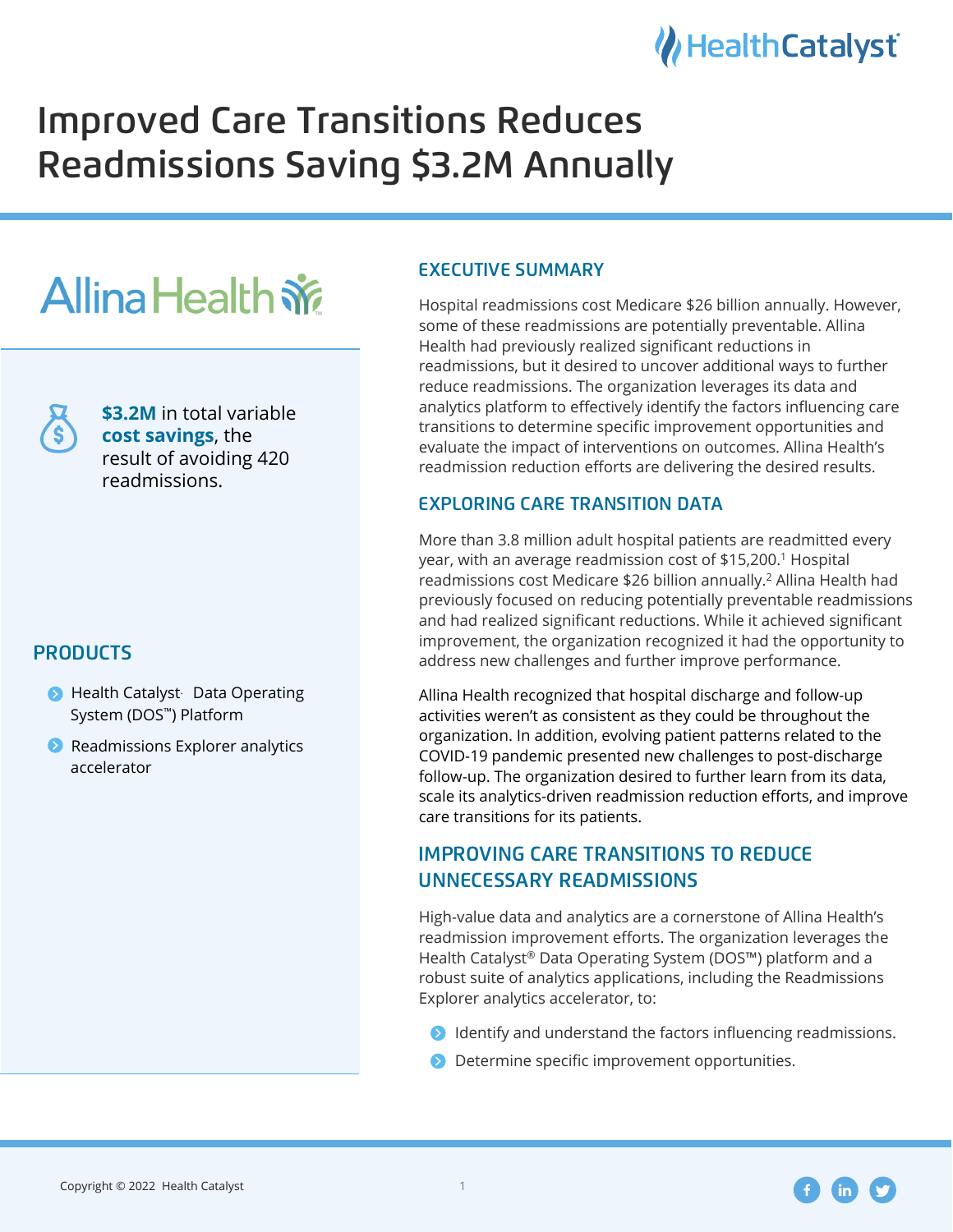- Evaluate the impact of changes on outcome measures of interest.
- $\bullet$  Monitor the impact on balance measures like length of stay, mortality, and patient satisfaction.

The organization also uses its trusted, high-value data and analytics to explore hypotheses about readmissions and potential improvement opportunities.

Using the Readmissions Explorer analytics accelerator, Allina Health can visualize readmission performance, including risk-stratified identification and segmentation of patients at risk for readmission, enabling care managers to target interventions to those patients at the highest risk of readmission. The organization can visualize readmissions by the level of care, discharging department/care unit, provider, primary problem, discharge disposition, and payer. Providers and care managers can immediately identify the number of previous inpatient visits each patient has had within the last seven and 30 days.

#### Redesigning Discharge Planning

Allina Health redesigned the timing of its discharge planning, initiating discharge planning at the time of admission. Accurate medication reconciliation is a critical component of discharge planning, and the organization ensures medication reconciliation occurs within 24 hours of admission. Care managers and providers collaborate to develop effective discharge and transition-of-care plans for each patient. Discharging providers use a standard discharge note and an order in the EMR to document and communicate patient needs and medication changes, ensuring primary care providers have the critical information required to effectively manage the patient and prevent an unnecessary readmission.

#### Monitoring Preventable Readmission

Allina Health uses its risk-adjusted data to calculate and monitor a potentially preventable readmission (PPR) actual/expected (A/E) ratio. The organization can monitor the PPR A/E for the entire health system and each of its 11 hospitals. Allina Health uses the PPR A/E and data in the analytics application to identify and respond to changes in performance. For example, initially care managers connected with patients within two days of discharge, with the goal of scheduling patients to be seen within five days of discharge. Allina Health was able to identify that a meaningful proportion of follow-up appointments were occurring on days six and seven. Using its data platform and analytics, the organization was able to determine that seven-day follow-ups still positively impacted readmissions, allowing the organization to adjust its target.



#### ABOUT ALLINA HEALTH

A not-for-profit health system with 11 hospitals, 90+ clinics, and more than 28,000 employees and 6,000 associated and employed physicians, Allina Health is dedicated to the prevention and treatment of illness and enhancing the greater health of individuals, families, and communities throughout Minnesota and western Wisconsin.

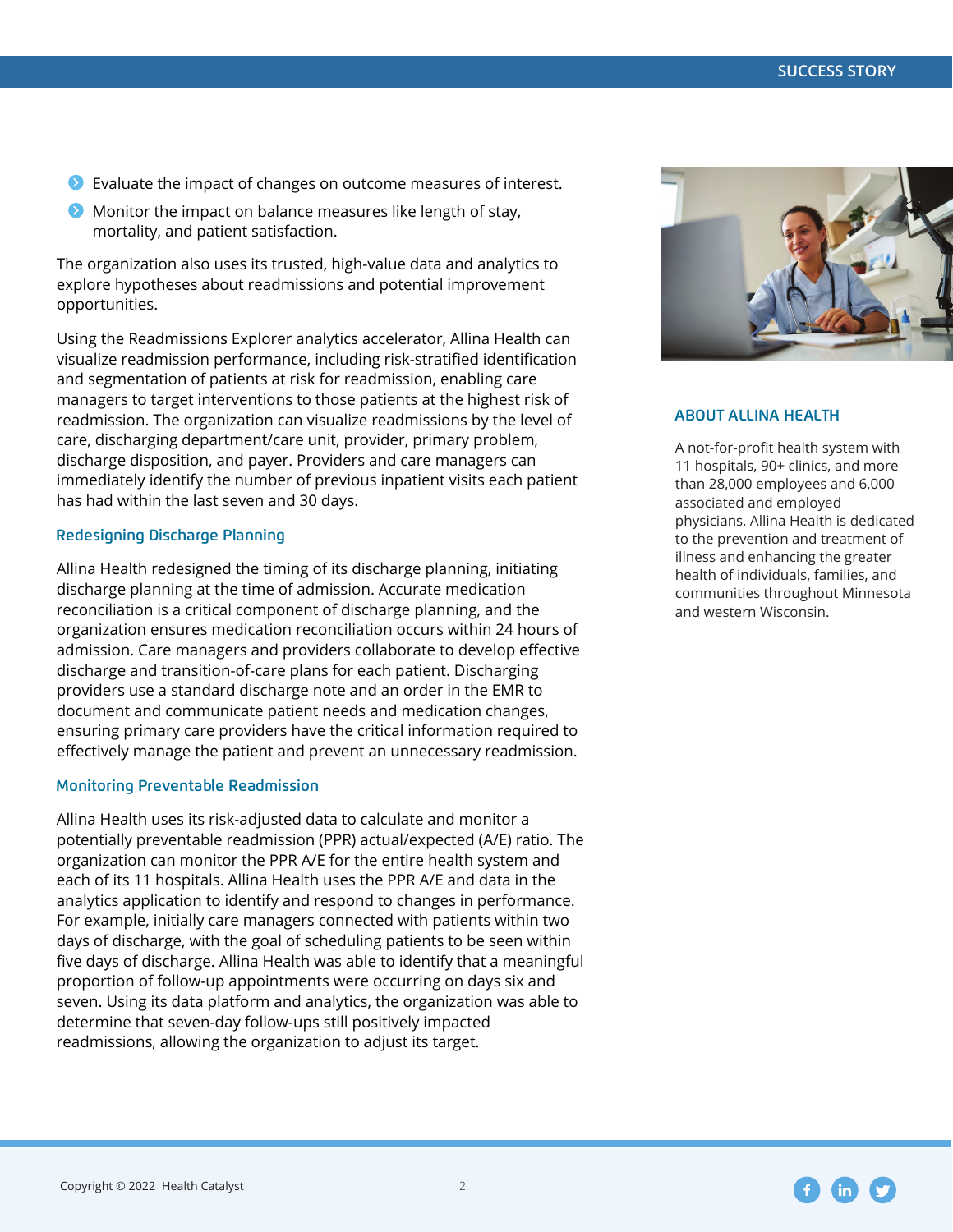#### Responding to COVID-19 Readmissions

The organization—including its data platform, analytics, and data analysts—are incredibly agile, responding to changes in patient conditions and needs and integrating changes into its data and analytics. With the emergence of COVID-19, the organization employed analytics to identify patients discharging from the hospital who had COVID-19, customizing the discharge follow-up activities to ensure the patients received the right support.

During the COVID-19 pandemic, primary care providers quickly adapted to provide telehealth, adding virtual and phone visits. Allina Health integrated these new visit types into its analytics application, enabling visualization and evaluation of the impact of visit type on timely followup and hospital readmissions. Initially, the organization wasn't confident that virtual and phone visits would prevent readmissions. However, its data and analytics demonstrated a positive impact on readmissions, which Allina Health was able to use to engage its care teams in ensuring patients received a virtual or phone visit after discharge.

#### Illuminating Care Gaps

Allina Health's data illuminated a gap related to patients admitted to medical units whose primary problem was a mental health diagnosis. The organization leveraged analytics to identify these patients, evaluate their outcomes, and support planning for how to better meet these patients' needs. Care managers now reach out to these patients within two days of discharge, conduct an initial assessment, and ensure the patient has a follow-up appointment with a specialist and/or primary care provider, as well as transportation to the appointment.

Leveraging high-value data and analytics, Allina Health identified a gap in follow-up for patients who were not discharged immediately to their homes. Patients who had an additional step through a third party, such as a rehabilitation facility or skilled nursing facility (SNF), were not consistently receiving timely follow-up after discharge from the SNF. Care managers now receive a list of patients discharged from an SNF from the analytics application, ensuring patients are seen within seven days of discharge from the SNF.

The Health Catalyst analytics platform and data analysts are critical components of our readmission improvement efforts. The accessibility of consistent, highquality data, and agility of data experts who can help us answer questions, enables us to identify and understand new opportunities, and evaluate if our interventions have had the desired impact.

**David Beddow, MD, Medical Director, Allina Health Hospitalist Service**

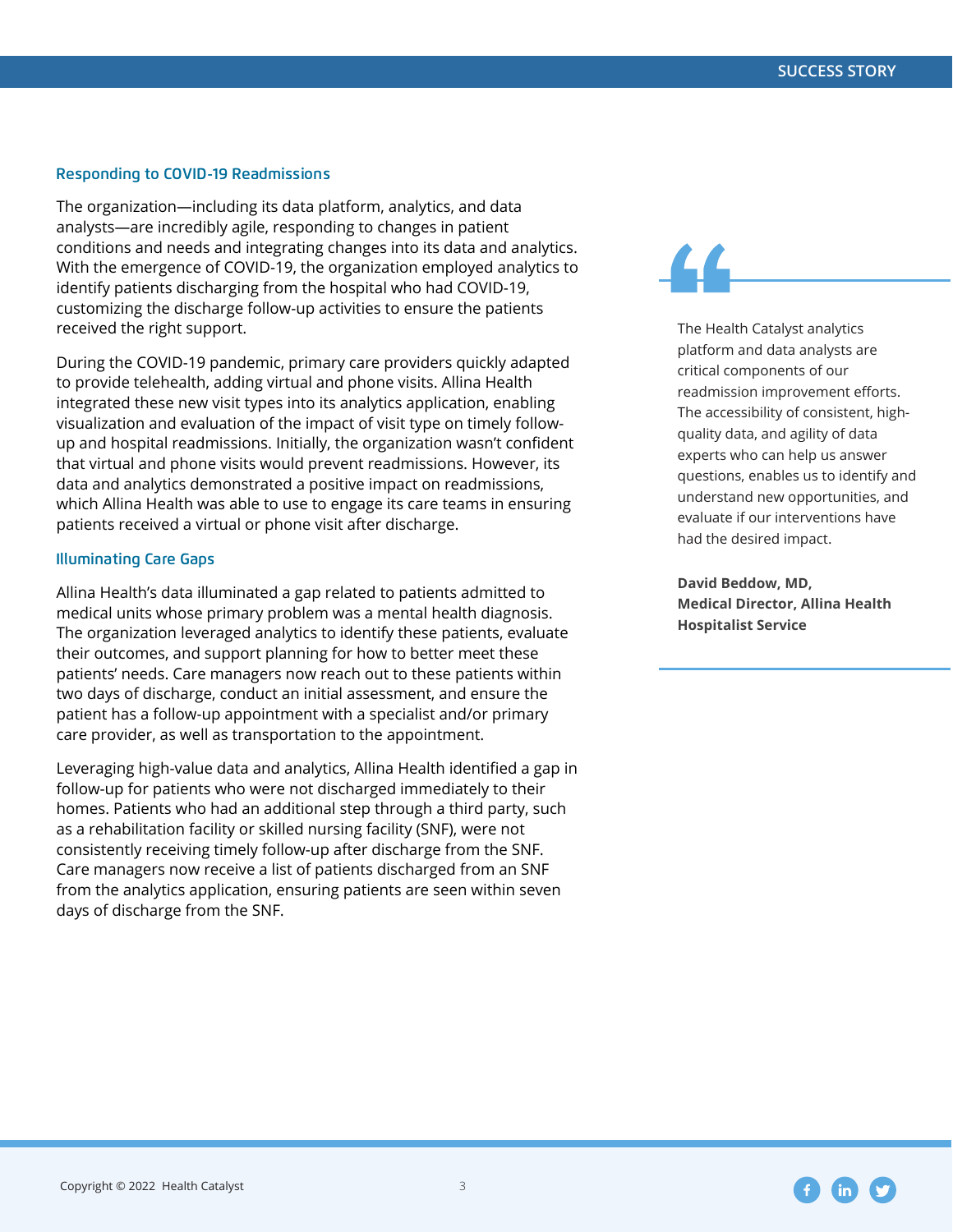#### Timing End-of-Life Discussions

While providers at Allina Health were engaging their patients in discussions about treatment near the end of life, the organization's data helped it gain new insights regarding the timing of those discussions and the impact on outcomes. The organization's data demonstrated that serious illness conversations conversations with seriously ill patients about their values and goals—were most effective when they occurred at least four to six weeks before a serious illness event. The organization developed a custom serious illness risk model, using its analytics platform and a subject area data mart specific to that model to apply the risk score to all Allina Health patients. The custom risk model identifies patients upstream from their deterioration, signaling to the provider the best time to facilitate a serious illness conversation with the patient.

### **RESULTS**

Allina Health's data-informed readmission reduction efforts are delivering the desired results. In just one year, the organization achieved:

- **\$3.2M in total variable cost savings**, the result of avoiding 420 readmissions by supporting patients with transitions of care and facilitating five-day or seven-day follow-ups.
- **71.5 percent** of patients completed follow-up within the sevenday period.
- **2 0.83 PPR A/E ratio** for patients completing either a five-day or seven-day follow-up, a ratio that was 31.4 percent lower than patients without follow-up.

The effectiveness of Allina Health's work to improve care transitions can be seen in a recent patient experience. A patient was admitted to the hospital for suspected bacterial endocarditis. The patient was admitted to the hospital for treatment on a Friday and discharged the following Monday. The care manager contacted the patient within two days of discharge, ensuring he was receiving intravenous antibiotics required to treat his infection at home. To further reduce the likelihood of readmission, the care manager scheduled the followup appointment with his primary care provider on Friday, where he received education about and adjustments to his care.

# **WHAT'S NEXT**

Allina Health continues to leverage its high-value data and analytics to improve performance. The organization has visualized the care ecosystem across the entire health system's geographic footprint. It uses the ecosystem visualization to assess care demands and availability of services (hospitals, primary care and specialty clinics, long-term care, skilled nursing facilities, etc.), supporting strategic planning and performance improvement.